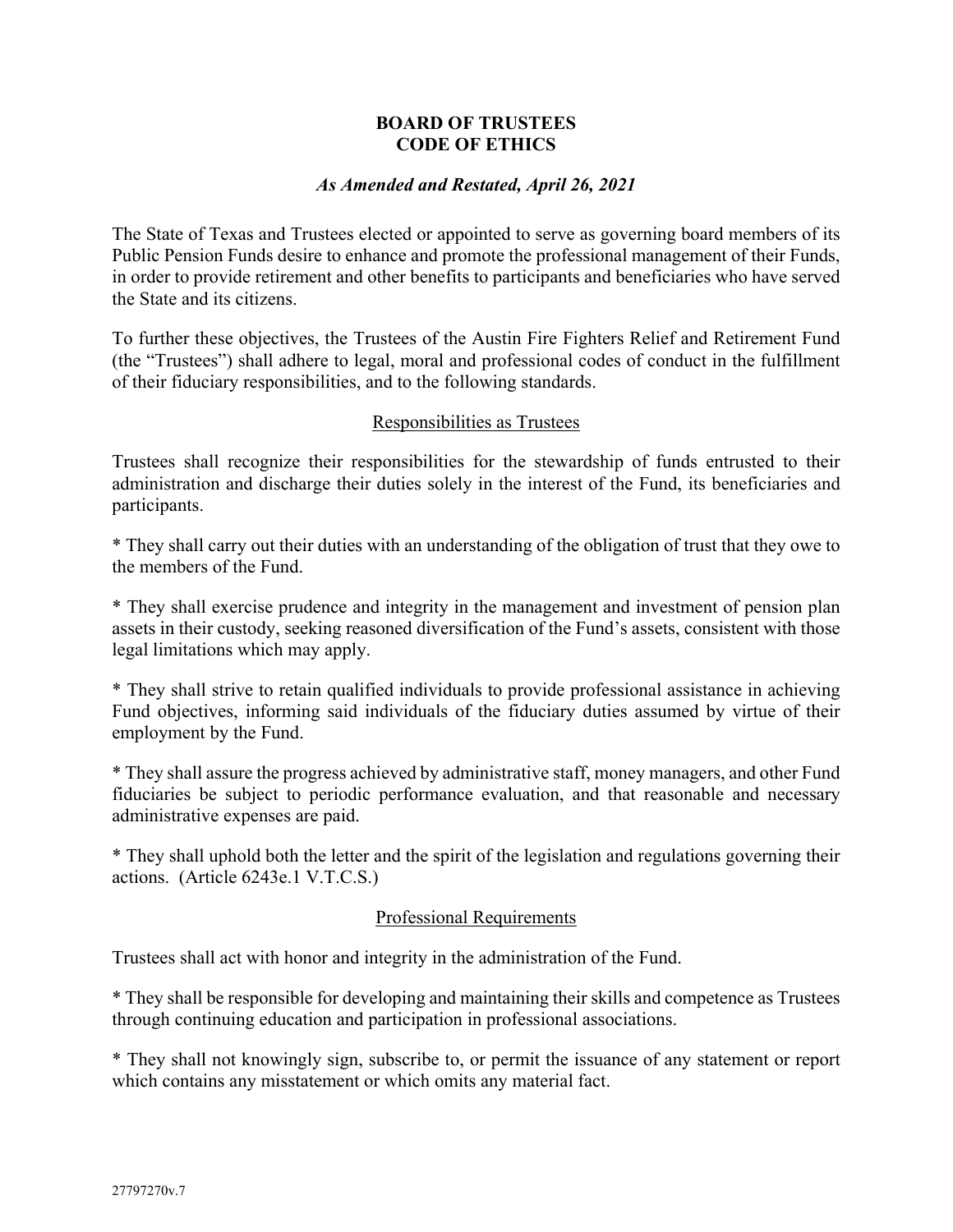\* They shall respect and protect privileged and confidential information to which they have access by virtue of their role as Trustees. For these purposes, "confidential information" includes (1) any information that is considered confidential under applicable law, including the Texas Public Information Act, and (2) any material, nonpublic information belonging to or relating to the Fund which is not made available to the general public, in each case, regardless of whether such information is designated as confidential. Examples of confidential information include, without limitation, personal and/or identifiable information regarding members or beneficiaries of the Fund, information discussed in a closed session of the Board of Trustees (the "Board"), confidential and privileged communications from legal counsel and certain nonpublic information regarding Fund investments.

\* They shall speak with a common voice and shall refrain from speaking on behalf of the Board unless directed by the Chairman or Vice-Chairman.

\* They shall assure that Fund financial information is made available pursuant to applicable law and generally accepted practices, within the framework of Article 6243e.1 and policies adopted by the Board.

\* They shall be responsive to inquiries by assuring that the Fund handles information requests from beneficiaries or participants, members of the public, governmental agencies and the press in a timely manner and in accordance with applicable law.

\* They shall not knowingly be a party to or condone any illegal, improper, or unethical activity.

\* They shall manage all matters within the scope of their authority so that fairness and impartiality govern their decisions.

\* They shall respect the rights, responsibilities and integrity of their colleagues and others with whom they work.

\* They shall maintain the fiscal integrity of the Fund by monitoring the timely flow of monies due to the Fund.

\* They shall assure that the Fund monitors pending legislation, assesses the actuarial impact of material proposals and, if necessary, opposes legislation if in their opinion the effect of such legislation would be detrimental to the fiscal integrity of the Fund.

\* They shall promote equal employment opportunities.

### Conflict of Interest

Trustees shall actively avoid both the appearance and the fact of conflict of interests. A conflict of interest exists for a Trustee when a Trustee has a personal or private commercial or business relationship that could reasonably be expected to diminish the Trustee's independence of judgment in the performance of the Trustee's duties and responsibilities to the Fund, including, without limitation, a conflict of interest arising under Chapters 171 and 176 of the Texas Local Government Code and other applicable law.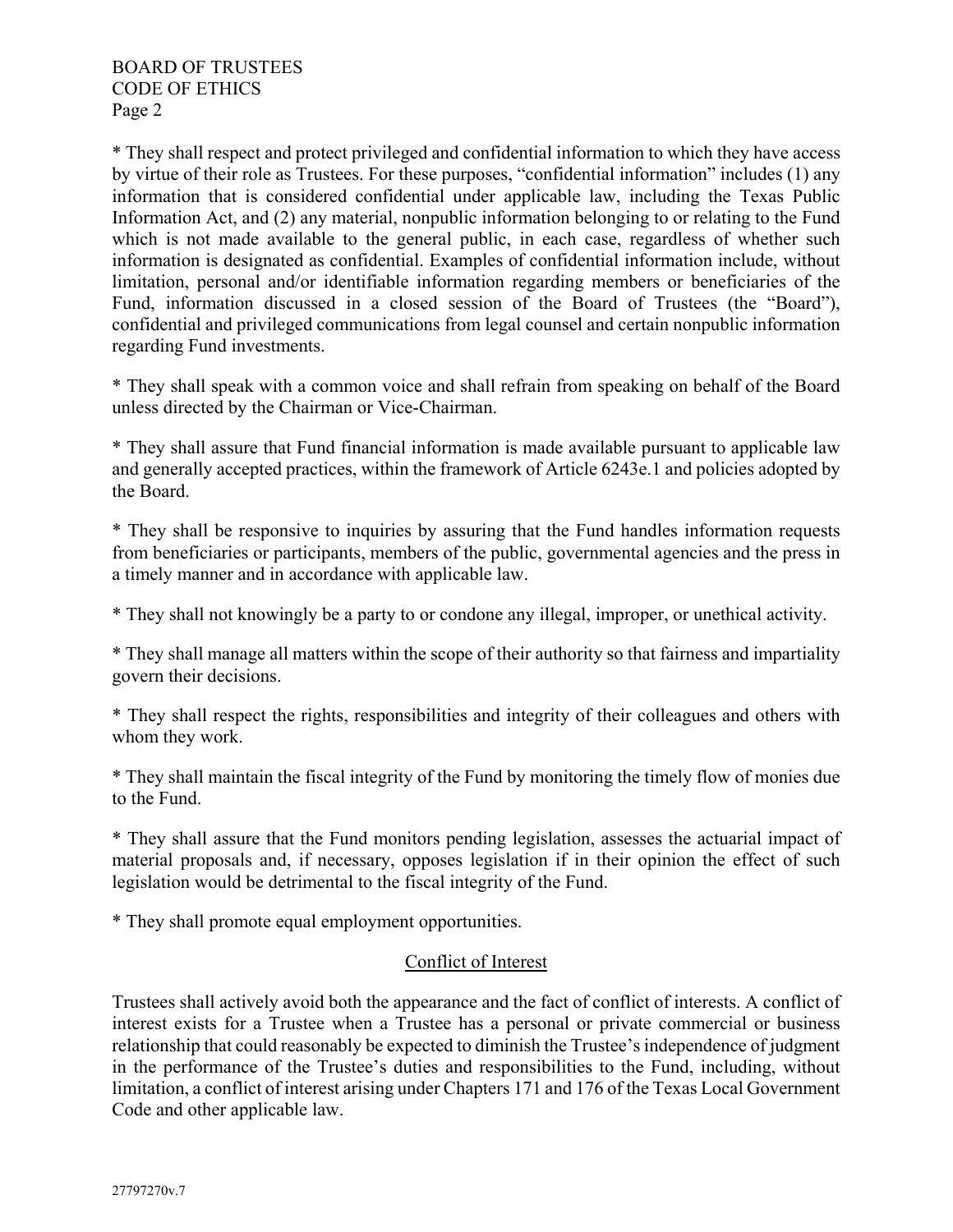\* They shall discharge their duties without favor and shall refrain from engaging in any outside matters of financial or personal interest that may be incompatible with the impartial and objective performance of their duties.

\* They shall not, directly or indirectly, seek or accept personal gain as the result of any action taken by or on behalf of the Fund.

\* They shall not use Fund property or resources for personal or political gain.

\* They shall promptly disclose any potential conflict of interest of which they become aware. All conflicts of interest shall be submitted in writing to the Fund and shall be reviewed by the Fund Administrator and the Fund's legal counsel. Any conflict of interest arising under Chapter 171 or Chapter 176 of the Texas Local Government Code shall be filed in accordance with such law, including any forms required thereunder. The Trustee may be required to disclose additional relevant information with respect to such matter.

\*If a Trustee is uncertain whether a potential conflict of interest exists or seeks guidance with respect to the disclosure of such conflict of interest to the Fund, the Trustee may consult with the Fund's legal counsel prior to disclosure. After review by the Fund Administrator and legal counsel, copies of any relevant documents or forms filed with the Fund will be provided to the Board and, to the extent required by applicable law, will be posted on the Fund's website.

\* They shall excuse themselves from deliberating and voting on any matter that comes before them as to which a conflict of interest, a potential conflict of interest or the appearance of a conflict of interest may exist, unless after full disclosure at a public Board meeting of the facts underlying such conflict, (1) the other members of the Board determine that no conflict of interest or potential conflict of interest exists and (2) if applicable, Chapters 171 and 176 of the Texas Local Government Code otherwise permit participation in the matter.

# Gifts and Benefits

\* A Trustee or family member of a Trustee shall not solicit any gifts or benefits from any investment or fund manager, consultant, advisor, attorney, actuary or other service provider ("Vendors"), whether or not such Vendor is under contract or otherwise doing business with the Fund.

\* A Trustee or family member of a Trustee shall not accept under any circumstances gifts or benefits from any Vendor who is a candidate under an active search or could potentially be a candidate under an active search by the Fund, including any Vendors who are under contract or otherwise are doing business with the Fund during the search period.

\* When not in the process of an active search, a Trustee or family member of a Trustee still shall not accept any gifts or benefits from prospective Vendors or Vendors under contract or otherwise doing business with the Fund other than (1) any gift or benefit given by a family member of a Trustee, (2) a political contribution as defined by Title 15 of the Election Code, (3) food, lodging, transportation or other entertainment accepted as a guest, provided the Vendor is physically present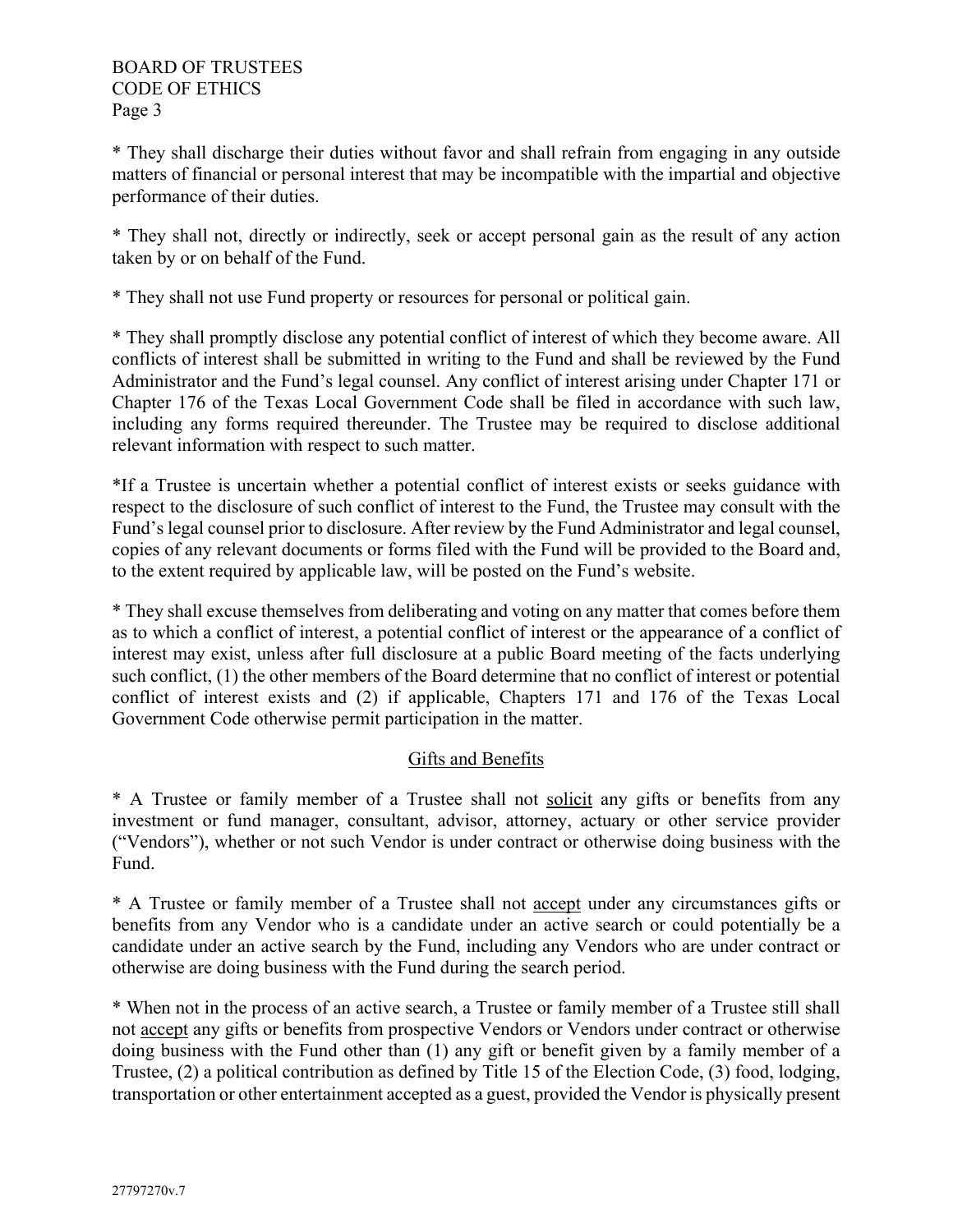BOARD OF TRUSTEES CODE OF ETHICS Page 4

when such gift or benefit is being provided, or (4) an item with value of less than \$50, excluding cash or a negotiable instrument or any anonymous gift.

\* With respect to gifts and benefits, a Trustee shall comply with the applicable reporting requirements under Texas Local Government Code, Chapter 176, which requires Trustees to report any gifts given to a Trustee or a family member of a Trustee by a Vendor or other person that is either entering into a contract with the Fund or is considering entering into a contract with the Fund that have an aggregate value of \$100 in the 12-month period preceding the date that a Trustee becomes aware that (i) a contract between the Vendor or other person has been executed or (ii) the Fund is considering entering into a contract with the Vendor or other person. For purposes of disclosure under Texas Local Government Code, Chapter 176, a political contribution as defined by Title 15 of the Election Code or food accepted as a guest with the Vendor physically present is not included in determining the \$100 aggregate value.

## Travel Policies

While Trustees are encouraged to enhance their education through attendance at conferences and seminars, and may be required to perform on-site visits of investment providers for monitoring or due diligence purposes, travel associated with such attendance or visits should be made in accordance with the following guidelines to ensure Fund assets are utilized solely for reasonable expenses of the Fund.

\* Trustees may attend no more than four educational or training conferences or seminars that require travel outside of the state per calendar year without prior approval of the Board. In-state conferences and seminars do not count toward such limit. Advisory committee meetings and onsite visits of investment providers are permitted and also do not count towards such limit.

\* Attendance at educational seminars or conferences outside the contiguous forty-eight states is not permitted without prior approval of the Board.

\* Trustees will be reimbursed for travel expenses to permitted conferences, seminars and on-site visits in accordance with the Fund's reimbursement procedures established by the Administrator. However, Trustees should make all reasonable efforts to minimize travel expenses, including adherence to the following:

- Airfare travel should be coach and should be made as far in advance as reasonably possible, and direct flights should be booked when available.
- Lodging at conferences and seminars should be arranged at the hotel where the conference or seminar is being held, or other conference or seminar approved hotel, if available. Only room, tax, and hotel parking are acceptable lodging expenses. Personal expenses at the hotel will not be reimbursed.
- Ground transportation will only be reimbursed for travel to and from the airport and hotel, and if applicable, from an off-site hotel to the conference or seminar. Ground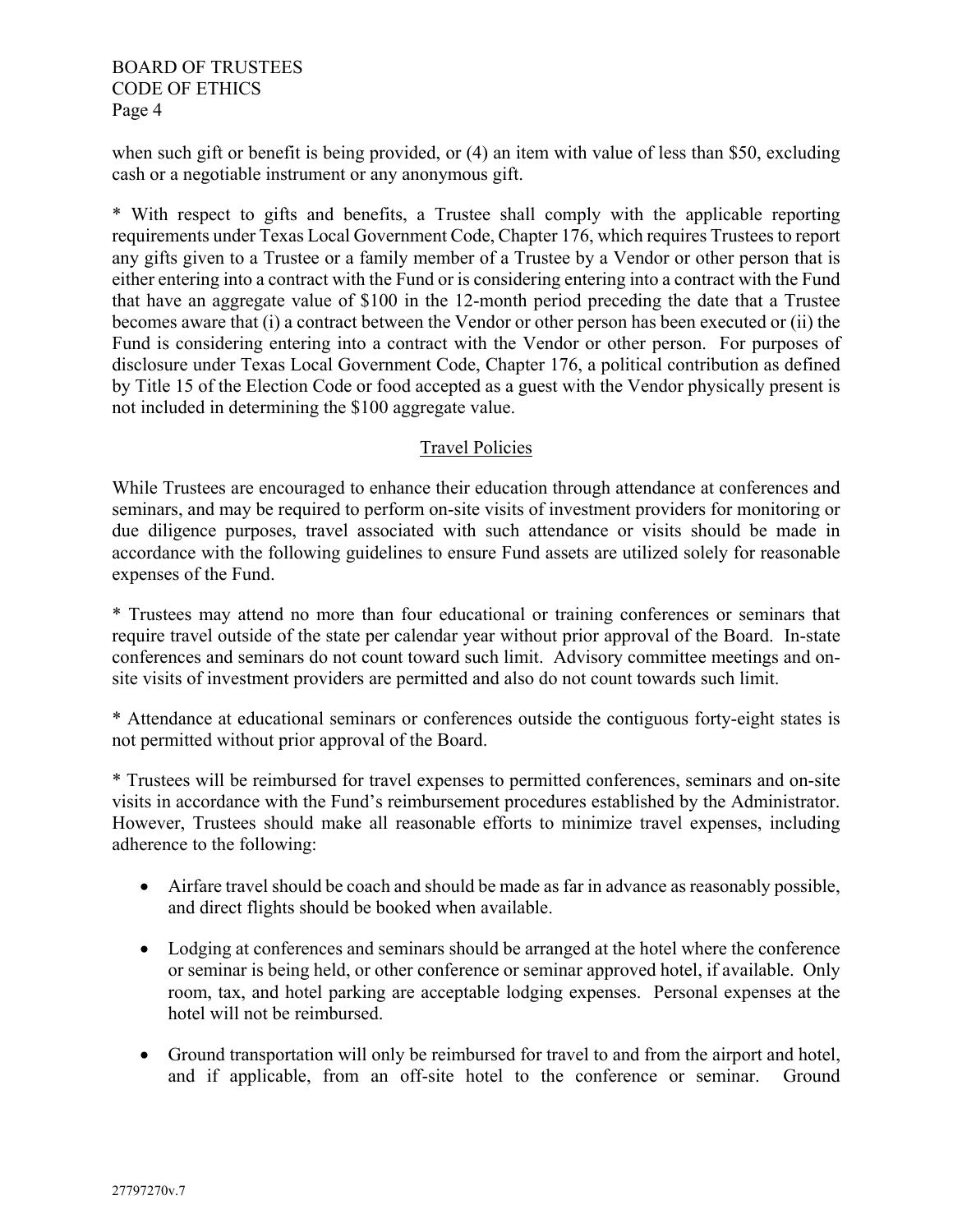transportation through use of personal vehicle will be reimbursed at the current Federal mileage reimbursement rate.

- Meals and included expenses will be reimbursed, but such reimbursements shall not exceed the Federal per diem rule. No reimbursements are permitted for (1) alcoholic beverages or (2) any meal if a meal is otherwise provided as part of a conference or seminar that the Trustee is attending.
- Additional expenses related to travel of Fund business may be reimbursed with Board approval.
- Requests for reimbursements for travel expenses should be submitted on the form maintained by the Fund Administrator.

\* Within a reasonable period of time following attendance at an educational seminar or conference, Trustees shall provide the Administrator of the Fund with a statement of affirmation of conference attendance.

\* Trustees may conduct on-site visits to investment managers or other service providers of the Fund when an on-site visit is advisable to address organizational or operational concerns or, if necessary, to conduct due diligence in connection with the addition of a new manager or provider or replacement of an existing manager or provider. On-site visits of providers shall only be conducted if prior notification is presented to the Board at its regular meeting, and on-site visits of investment managers should normally be conducted only at the recommendation of the Investment Consultant. The travel guidelines, as well as the provisions in this policy on Gifts and Benefits, shall govern on-site visits as applicable; provided, however, Trustees may not accept gifts of meals, lodging or transportation during such on-site visits, unless the meal is in connection with a working session or the transportation is to and from the physical location of the investment manager or provider.

\* Notwithstanding the paragraph above, Trustees may visit a current investment manager or other service provider of the Fund at its offices on an informal basis (i.e. such visit is not associated with investigating organizational or operational concerns or conducting due diligence in connection with the addition or replacement of a manager or provider as described above) if (1) travel to an educational conference or formal on-site visit of another manger or provider places the trustees in geographic proximity to the offices of the existing manager or provider and (2) visiting such manager or provider shall not cause any material increase in travel costs, unless prior Board approval of such additional travel costs is obtained. The standard rules applicable to Gifts and Benefits shall apply to these informal visits.

# Enforcement

Each Trustee has a duty to be aware of all provisions of this Code of Ethics and to abide by the letter and spirit of this Code of Ethics. The Board shall have the responsibility to enforce this Code of Ethics with respect to violations by an individual Trustee in accordance with the following guidelines: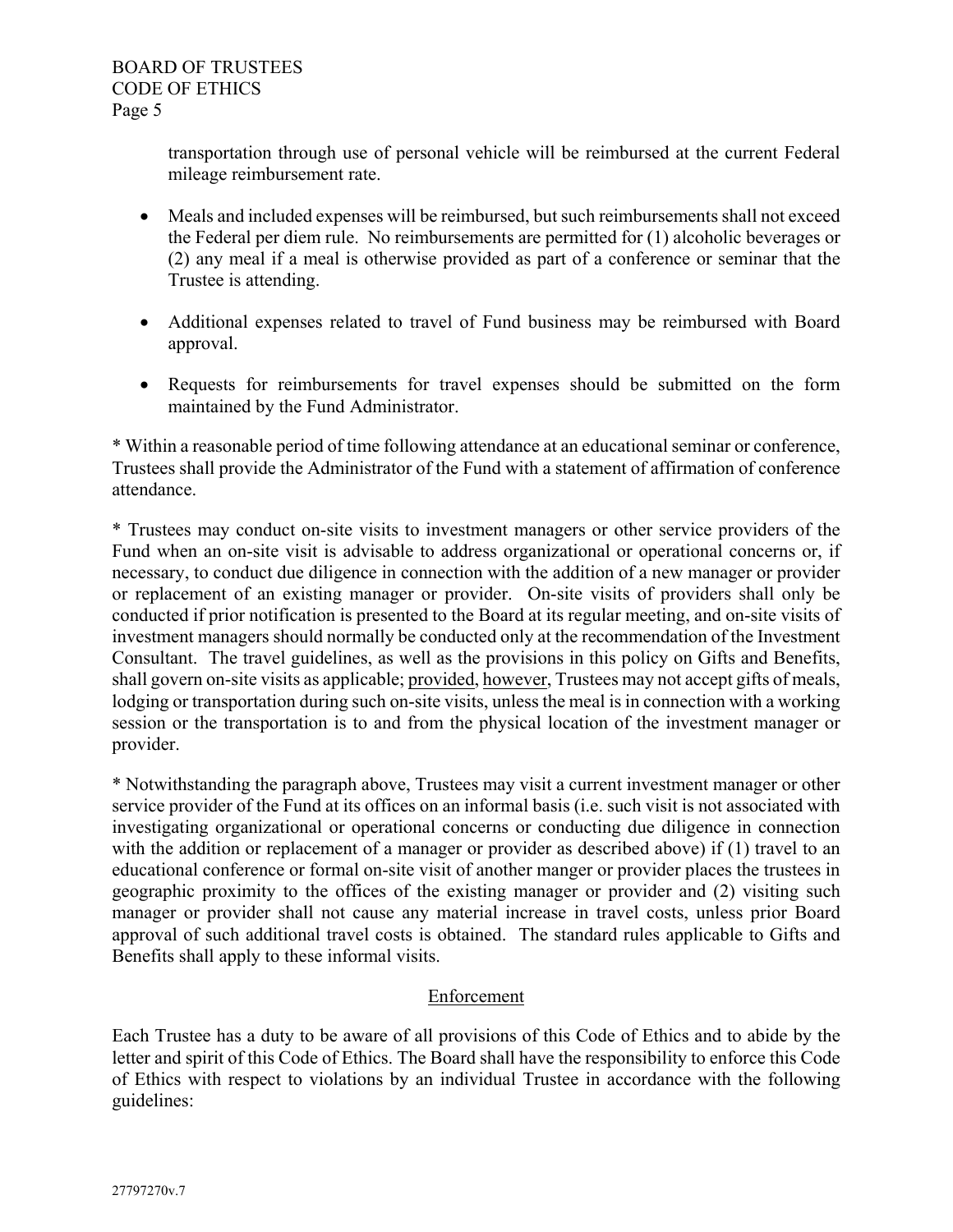\* A complaint or allegation of a Trustee's potential violation of this Code of Ethics must be submitted by a Trustee to the Fund Administrator in writing. A Trustee may also submit a complaint or allegation on behalf of Fund staff or a member or beneficiary of the Fund if the Trustee is made aware of another Trustee's potential violation by such individuals.

\*If the Fund Administrator is notified in writing of an alleged violation or complaint, the Fund Administrator will promptly notify the Vice-Chair of the Board of the alleged violation. If the potential violation involves the Vice-Chair, the Fund Administrator will promptly notify the Secretary-Treasurer of the Board, or if the Secretary-Treasurer is also serving as the Vice-Chair or the potential violation involves the Secretary-Treasurer, the Chair of the Board. No retaliatory action will be taken against the reporting person for any such report involving a Trustee made in good faith.

\* Following receipt of a written complaint from the Fund Administrator, the Vice-Chair (or Secretary-Treasurer or Chair, as applicable) shall:

- o Perform an initial review of the alleged violation and investigate the accuracy of any factual allegations or claims raised in the complaint (if necessary). The Vice-Chair (or Secretary-Treasurer or Chair, as applicable) may request the Fund's legal counsel to assist him or her with the review or investigation and may, in consultation with the Fund's legal counsel, engage additional outside legal counsel to assist with the review or investigation without prior approval from the Board. The Vice-Chair (or Secretary-Treasurer or Chair, as applicable) shall exercise prudence in selecting additional outside counsel and determining the scope of the review and investigation and the reasonableness of costs associated with the review and investigation. The Board may pre-approve law firms or individuals to serve as additional outside legal counsel to assist with the review or investigation, and the Vice-Chair (or Secretary-Treasurer or Chair, as applicable) will utilize such pre-approved law firms or individuals unless impracticable or otherwise imprudent.
- o Notify the Trustee who is the subject of the complaint or allegation that a written complaint was filed with the Fund Administrator and is under review or has been reviewed, as applicable. The Vice-Chair (or Secretary-Treasurer or Chair, as applicable) will determine when such notification is appropriate considering the nature of the complaint or allegation. However, such notification will be prior to the presentation of the complaint or allegation to the Board if at all possible.
- o Present the results of the review and investigation of the alleged violation to the Board. Legal counsel that assisted with such review and investigation may participate in such presentation. Such presentation may, but is not required to, include recommendations for resolution of the matter to the Board.

\* Once the alleged violation of the Code of Ethics has been presented to the Board, the Board may, but is not required to, take formal action and determine if a violation of the Code of Ethics occurred. The Trustee who is the subject of the alleged violation may not deliberate or participate in the discussion of or vote with respect to the alleged violation, except such Trustee shall have